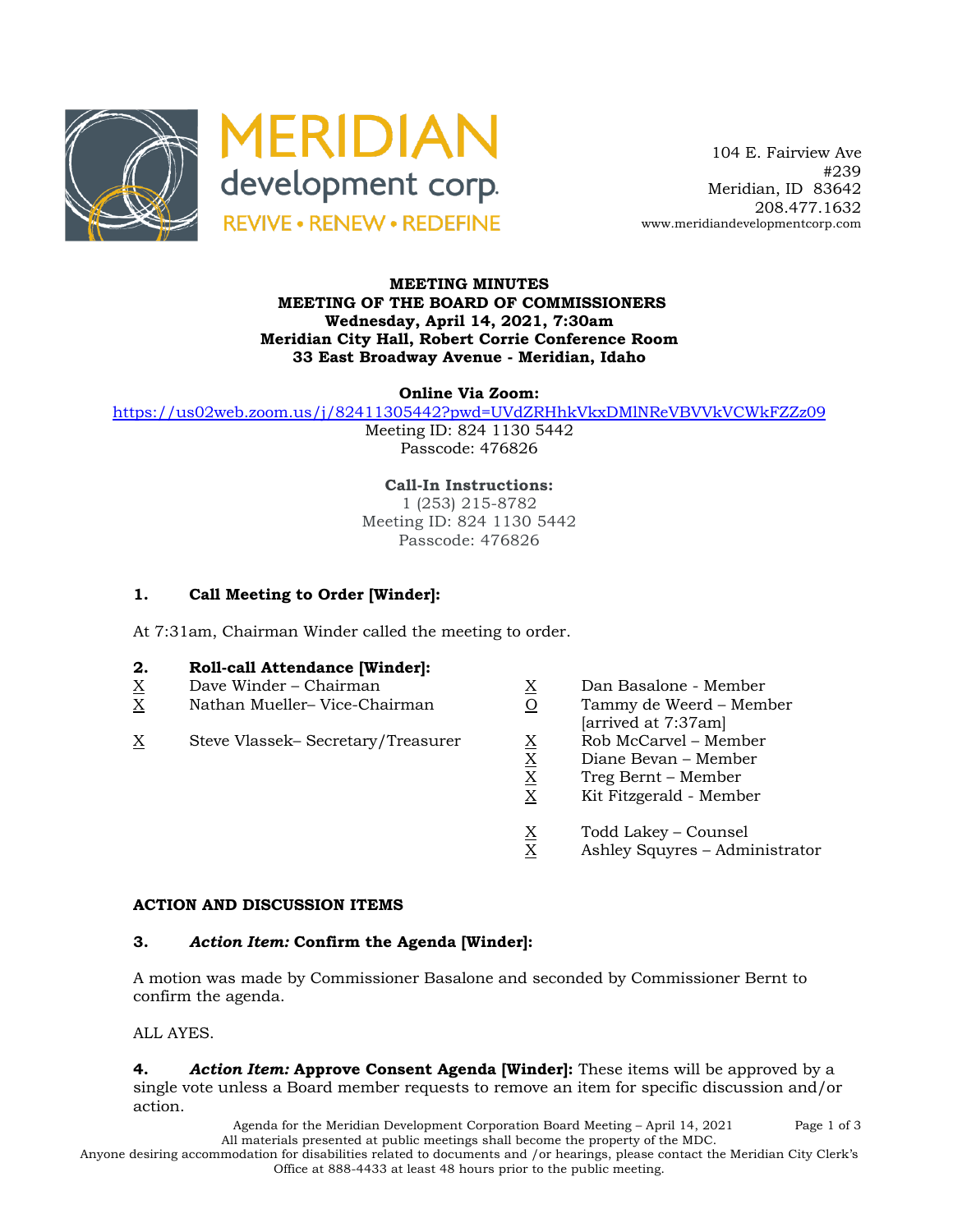- **a. Approve Minutes of the March 24, 2021 Regular Meeting**
- **b. Approve Minutes of the March 31, 2021 Special Meeting**
- **c. Approve March 2021 Administrator's Report**

A motion was made by Commissioner Vlassek and seconded by Commissioner Fitzgerald to approve the consent agenda.

ALL AYES.

# **5.** *Discussion and Possible Action Item***: Legislative Update [David Lehman]**

David updated the Board on SB1107, the property tax bills, and HB278 along with the interim committee.

# **6.** *Discussion and Possible Action Item:* **Consideration of approval to enter into discussions and negotiations with Galena Development regarding placement of the required COMPASS and VRT parking into Phase One of the Union 93 development.**

Squyres introduced the topic to the board and reviewed the Union 93 parking summary provided by Galena Development for the 50 parking spaces for COMPASS and VRT. Discussion included the expenditure of public dollars which Counsel Lakey stated would be appropriate in this instance. The board directed Squyres and Counsel Lakey to enter into negotiations with Galena Development for the parking spaces.

### **7.** *Action Item:* **Consideration and approval of Acknowledgement Agreement with KW TEN MILE, LLC and KW LOFTS X, LLC and corresponding resolution 21-016.**

Counsel Lakey presented the minor changes to the document which included the additional assigns. A motion was made by Commissioner Bevan and seconded by Commissioner de Weerd to approve the revised acknowledgement agreement.

ALL AYES.

# **8.** *Discussion Item:* **MDC Projects Update [Squyres]**

Squyres reviewed the Old Town Lofts condo platting, the new URDs, and the Civic Block RFP with the board.

**9.** *Discussion Item:* **Counsel's Report [Lakey]:** Counsel Lakey will review legal topics that need to be brought to the attention of the Board.

No report.

**10.** *Discussion Item:* **Administrator's Report [Squyres]:** Administrator Squyres will review topics that need to be brought to the attention of the Board.

No report.

# **11.** *Discussion Item:* **Chairman's Report**

No report.

### **12. Public Comment**

Commissioner Basalone updated the Board regarding the Children's Museum.

Agenda for the Meridian Development Corporation Board Meeting – April 14, 2021 Page 2 of 3 All materials presented at public meetings shall become the property of the MDC.

Anyone desiring accommodation for disabilities related to documents and /or hearings, please contact the Meridian City Clerk's Office at 888-4433 at least 48 hours prior to the public meeting.